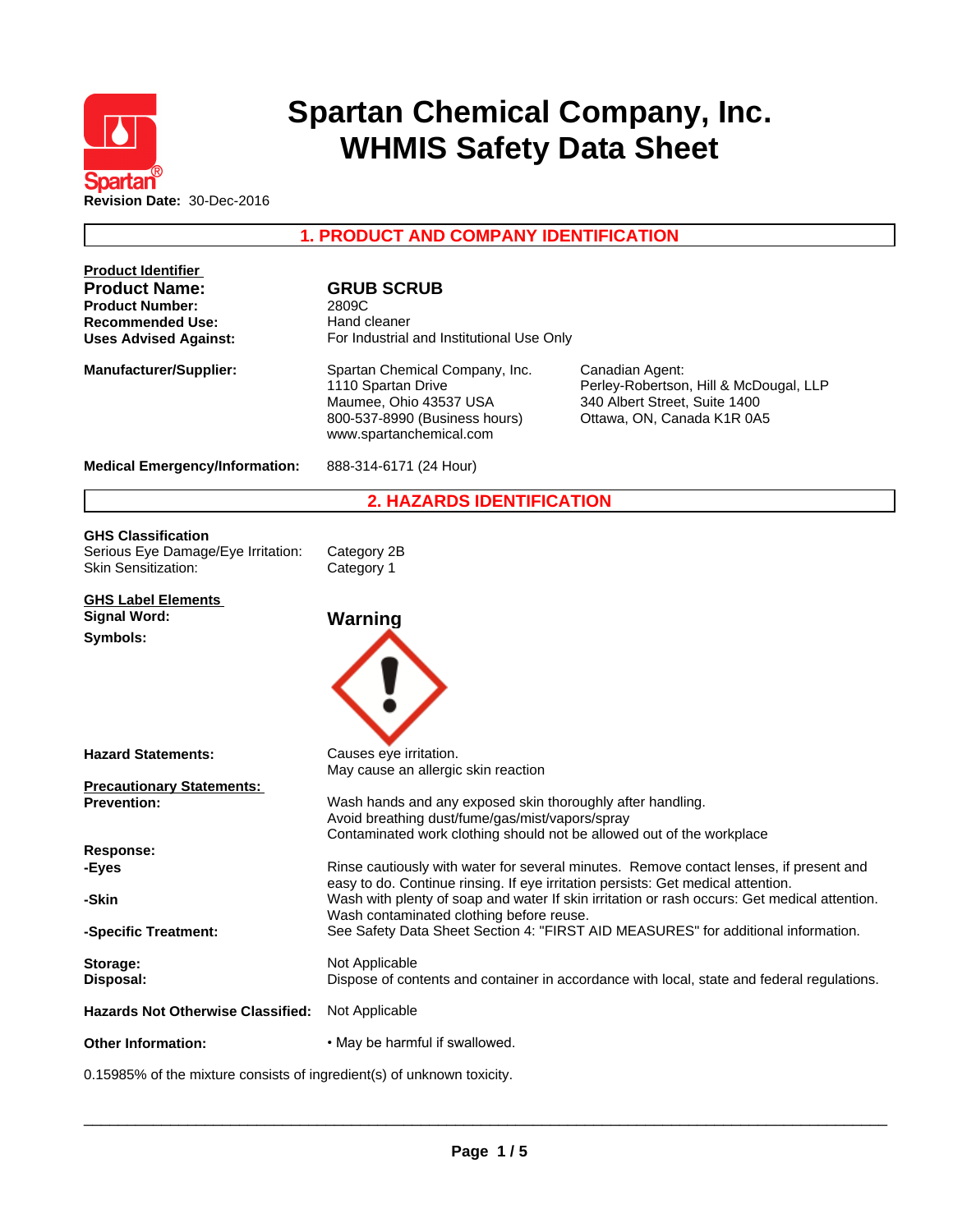# **3. COMPOSITION / INFORMATION ON INGREDIENTS**

 $\overline{\phantom{a}}$  ,  $\overline{\phantom{a}}$  ,  $\overline{\phantom{a}}$  ,  $\overline{\phantom{a}}$  ,  $\overline{\phantom{a}}$  ,  $\overline{\phantom{a}}$  ,  $\overline{\phantom{a}}$  ,  $\overline{\phantom{a}}$  ,  $\overline{\phantom{a}}$  ,  $\overline{\phantom{a}}$  ,  $\overline{\phantom{a}}$  ,  $\overline{\phantom{a}}$  ,  $\overline{\phantom{a}}$  ,  $\overline{\phantom{a}}$  ,  $\overline{\phantom{a}}$  ,  $\overline{\phantom{a}}$ 

| <b>Chemical Name</b>  | <b>CAS No</b> | Weight-%    |
|-----------------------|---------------|-------------|
| water                 | 7732-18-5     | 77.5-80.0   |
| petroleum distillates | 64742-47-8    | $5.0 - 7.5$ |
| pumice                | 1332-09-8     | $5.0 - 7.5$ |
| mineral oil           | 8042-47-5     | $2.5 - 5.0$ |
| alcohol ethoxylate    | 68439-46-3    | $1.0 - 2.5$ |
| alcohol ethoxylate    | 34398-01-1    | $1.0 - 2.5$ |
| d-limonene            | 5989-27-5     | $0.1 - 1.0$ |

|                                                                                                                                           | <b>4. FIRST AID MEASURES</b>                                                                                                                                                                                                                                                                                                                                                                                                                                    |
|-------------------------------------------------------------------------------------------------------------------------------------------|-----------------------------------------------------------------------------------------------------------------------------------------------------------------------------------------------------------------------------------------------------------------------------------------------------------------------------------------------------------------------------------------------------------------------------------------------------------------|
| -Eye Contact:                                                                                                                             | Rinse cautiously with water for at least 15 minutes. Remove contact lenses, if present and<br>easy to do. Continue rinsing. If eye irritation persists: Get medical attention.                                                                                                                                                                                                                                                                                  |
| -Skin Contact:                                                                                                                            | Wash with plenty of soap and water Take off contaminated clothing and wash before reuse<br>If skin irritation or rash occurs: Get medical attention.                                                                                                                                                                                                                                                                                                            |
| -Inhalation:                                                                                                                              | Remove victim to fresh air and keep at rest in a position comfortable for breathing. Call a<br>poison control center or physician if you feel unwell.                                                                                                                                                                                                                                                                                                           |
| -Ingestion:                                                                                                                               | Rinse mouth. Do NOT induce vomiting. Never give anything by mouth to an unconscious<br>person. Get medical attention if you feel unwell.                                                                                                                                                                                                                                                                                                                        |
| <b>Note to Physicians:</b>                                                                                                                | Treat symptomatically.                                                                                                                                                                                                                                                                                                                                                                                                                                          |
|                                                                                                                                           | <b>5. FIRE-FIGHTING MEASURES</b>                                                                                                                                                                                                                                                                                                                                                                                                                                |
| <b>Suitable Extinguishing Media:</b>                                                                                                      | Product does not support combustion, Use extinguishing agent suitable for type of<br>surrounding fire                                                                                                                                                                                                                                                                                                                                                           |
| Specific Hazards Arising from the<br><b>Chemical:</b>                                                                                     | Dried product is capable of burning. Combustion products are toxic.                                                                                                                                                                                                                                                                                                                                                                                             |
| <b>Hazardous Combustion Products:</b>                                                                                                     | May include Carbon monoxide Carbon dioxide and other toxic gases or vapors.                                                                                                                                                                                                                                                                                                                                                                                     |
| <b>Protective Equipment and</b><br><b>Precautions for Firefighters:</b>                                                                   | Wear MSHA/NIOSH approved self-contained breathing apparatus (SCBA) and full<br>protective gear. Cool fire-exposed containers with water spray.                                                                                                                                                                                                                                                                                                                  |
|                                                                                                                                           | <b>6. ACCIDENTAL RELEASE MEASURES</b>                                                                                                                                                                                                                                                                                                                                                                                                                           |
| <b>Personal Precautions:</b><br><b>Environmental Precautions:</b><br><b>Methods for Clean-Up:</b>                                         | Avoid contact with skin, eyes or clothing. Use personal protective equipment as required.<br>Do not rinse spill onto the ground, into storm sewers or bodies of water.<br>Prevent further leakage or spillage if safe to do so. Contain and collect spillage with<br>non-combustible absorbent material, (e.g. sand, earth, diatomaceous earth, vermiculite)<br>and place in container for disposal according to local / national regulations (see Section 13). |
|                                                                                                                                           | <b>7. HANDLING AND STORAGE</b>                                                                                                                                                                                                                                                                                                                                                                                                                                  |
| <b>Advice on Safe Handling:</b>                                                                                                           | Handle in accordance with good industrial hygiene and safety practice. Wash thoroughly<br>after handling.                                                                                                                                                                                                                                                                                                                                                       |
| <b>Storage Conditions:</b>                                                                                                                | Keep containers tightly closed in a dry, cool and well-ventilated place. Keep out of the reach<br>of children. Keep from freezing.                                                                                                                                                                                                                                                                                                                              |
|                                                                                                                                           | 8. EXPOSURE CONTROLS / PERSONAL PROTECTION                                                                                                                                                                                                                                                                                                                                                                                                                      |
| <b>Occupational Exposure Limits:</b>                                                                                                      |                                                                                                                                                                                                                                                                                                                                                                                                                                                                 |
| <b>Engineering Controls:</b>                                                                                                              | Provide good general ventilation.<br>If work practices generate dust, fumes, gas, vapors or mists which expose workers to<br>chemicals above the occupational exposure limits, local exhaust ventilation or other<br>engineering controls should be considered.                                                                                                                                                                                                 |
| <b>Personal Protective Equipment</b><br><b>Eye/Face Protection:</b><br><b>Skin and Body Protection:</b><br><b>Respiratory Protection:</b> | Not required with expected use.<br>Not required with expected use.<br>Not required with expected use.                                                                                                                                                                                                                                                                                                                                                           |

 $\overline{\phantom{a}}$  ,  $\overline{\phantom{a}}$  ,  $\overline{\phantom{a}}$  ,  $\overline{\phantom{a}}$  ,  $\overline{\phantom{a}}$  ,  $\overline{\phantom{a}}$  ,  $\overline{\phantom{a}}$  ,  $\overline{\phantom{a}}$  ,  $\overline{\phantom{a}}$  ,  $\overline{\phantom{a}}$  ,  $\overline{\phantom{a}}$  ,  $\overline{\phantom{a}}$  ,  $\overline{\phantom{a}}$  ,  $\overline{\phantom{a}}$  ,  $\overline{\phantom{a}}$  ,  $\overline{\phantom{a}}$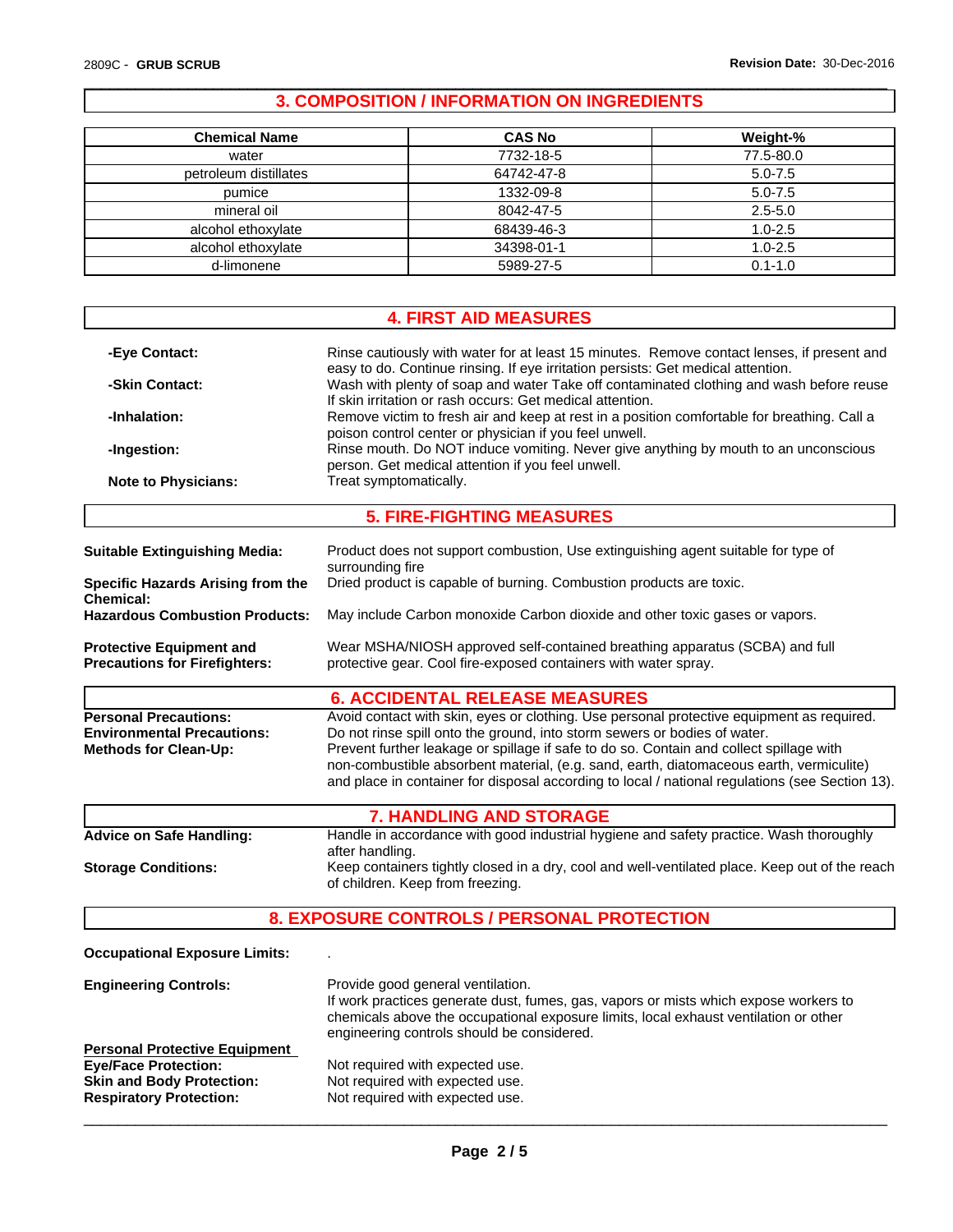**General Hygiene Considerations:** Wash hands and any exposed skin thoroughly after handling. See 29 CFR 1910.132-138 for further guidance.

 $\overline{\phantom{a}}$  ,  $\overline{\phantom{a}}$  ,  $\overline{\phantom{a}}$  ,  $\overline{\phantom{a}}$  ,  $\overline{\phantom{a}}$  ,  $\overline{\phantom{a}}$  ,  $\overline{\phantom{a}}$  ,  $\overline{\phantom{a}}$  ,  $\overline{\phantom{a}}$  ,  $\overline{\phantom{a}}$  ,  $\overline{\phantom{a}}$  ,  $\overline{\phantom{a}}$  ,  $\overline{\phantom{a}}$  ,  $\overline{\phantom{a}}$  ,  $\overline{\phantom{a}}$  ,  $\overline{\phantom{a}}$ 

# **9. PHYSICAL AND CHEMICAL PROPERTIES**

| Appearance/Physical State:             | Liquid                     |
|----------------------------------------|----------------------------|
| Color:                                 | White                      |
| Odor:                                  | Orange                     |
| pH:                                    | $6.0 - 7.0$                |
| <b>Melting Point / Freezing Point:</b> | No information available.  |
| <b>Boiling Point / Boiling Range:</b>  | 94 °C / 200 °F             |
| <b>Flash Point:</b>                    | 100 °C / > 212 °F ASTM D56 |
| <b>Evaporation Rate:</b>               | $< 1$ (Butyl acetate = 1)  |
| Flammability (solid, gas)              | No information available.  |
| <b>Upper Flammability Limit:</b>       | No information available.  |
| <b>Lower Flammability Limit:</b>       | No information available.  |
| Vapor Pressure:                        | No information available.  |
| Vapor Density:                         | No information available.  |
| <b>Specific Gravity:</b>               | 1.02                       |
| Solubility(ies):                       | Miscible in water          |
| <b>Partition Coefficient:</b>          | No information available.  |
| <b>Autoignition Temperature:</b>       | No information available.  |
| <b>Decomposition Temperature:</b>      | No information available.  |
| Viscosity:                             | No information available.  |

# **10. STABILITY AND REACTIVITY**

| <b>Reactivity:</b>             | This material is considered to be non-reactive under normal conditions of use.                     |
|--------------------------------|----------------------------------------------------------------------------------------------------|
| <b>Chemical Stability:</b>     | Stable under normal conditions.                                                                    |
|                                | <b>Possibility of Hazardous Reactions:</b> Not expected to occur with normal handling and storage. |
| <b>Conditions to Avoid:</b>    | Extremes of temperature and direct sunlight.                                                       |
| <b>Incompatible Materials:</b> | Strong oxidizing agents. Strong acids.                                                             |
| <b>Hazardous Decomposition</b> | May include carbon monoxide, carbon dioxide (CO2) and other toxic gases or vapors.                 |
| <b>Products:</b>               |                                                                                                    |

# **11. TOXICOLOGICAL INFORMATION**

| <b>Likely Routes of Exposure:</b>   | Eyes, Skin, Ingestion, Inhalation.                     |
|-------------------------------------|--------------------------------------------------------|
| <b>Symptoms of Exposure:</b>        |                                                        |
| -Eye Contact:                       | Pain, redness and swelling of the conjunctiva.         |
| -Skin Contact:                      | None expected.                                         |
| -Inhalation:                        | No known effect.                                       |
| -Ingestion:                         | Pain, nausea, vomiting and diarrhea.                   |
| Immediate, Delayed, Chronic Effects |                                                        |
| Product Information:                | Data not available or insufficient for classification. |

### **Numerical Measures of Toxicity**

The following acute toxicity estimates (ATE) are calculated based on the GHS document.

| ATEmix (oral):   | 16375 mg/kg |  |
|------------------|-------------|--|
| ATEmix (dermal): | 22217 mg/kg |  |

#### **Component Acute Toxicity Information**

| <b>Chemical Name</b>                | Oral LD50            | Dermal LD50             | <b>Inhalation LC50</b> |
|-------------------------------------|----------------------|-------------------------|------------------------|
| water<br>7732-18-5                  | $> 90$ mL/kg (Rat)   | Not Available           | Not Available          |
| petroleum distillates<br>64742-47-8 | $>$ 5000 mg/kg (Rat) | $>$ 2000 mg/kg (Rabbit) | $> 5.2$ mg/L (Rat) 4 h |
| mineral oil<br>8042-47-5            | $>$ 5000 mg/kg (Rat) | Not Available           | Not Available          |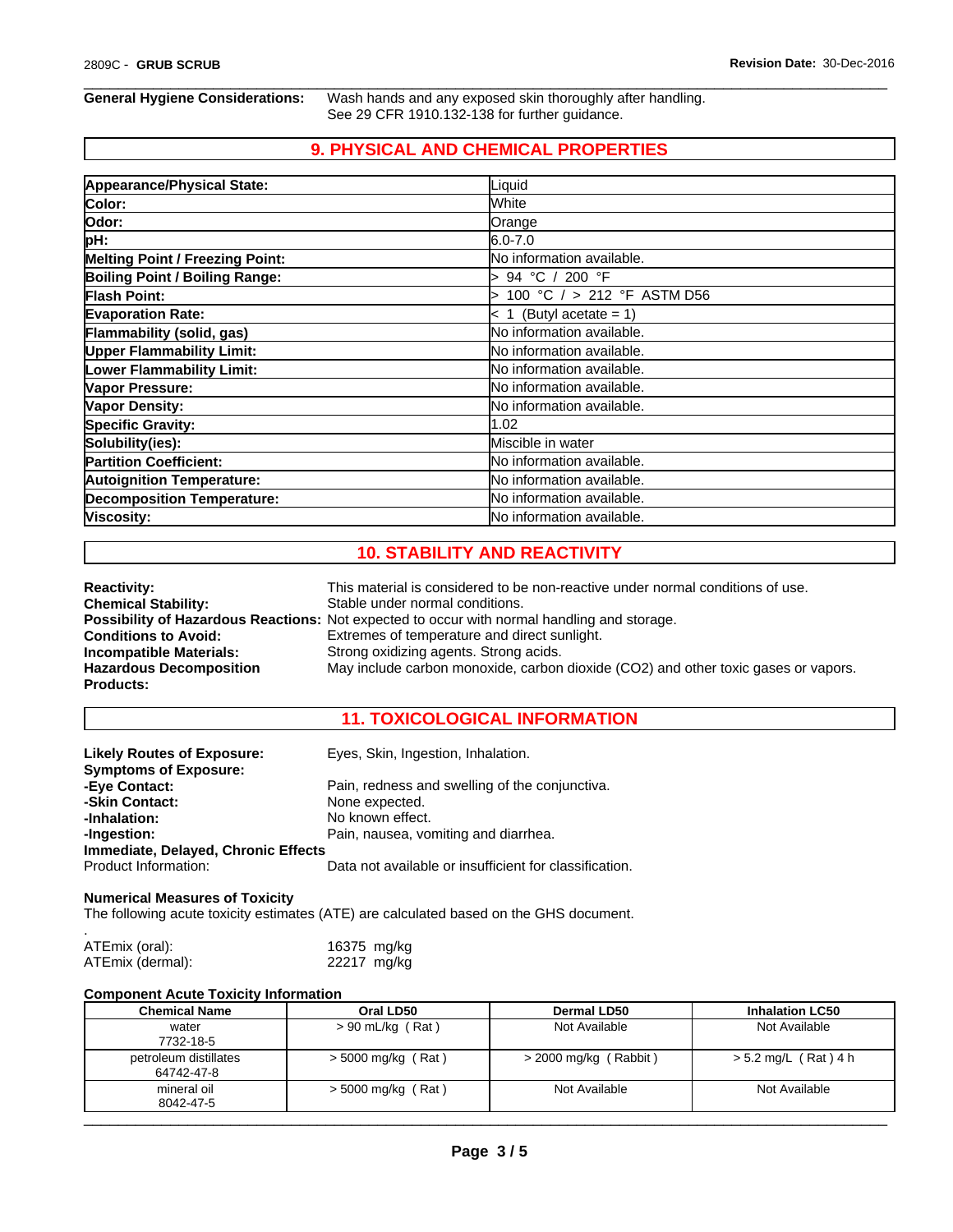| alcohol ethoxylate<br>68439-46-3 | $= 1378$ mg/kg (Rat) | (Rabbit)<br>$-2$ g/kg $\sqrt{ }$ | Not Available |
|----------------------------------|----------------------|----------------------------------|---------------|
| d-limonene<br>5989-27-5          | $= 4400$ mg/kg (Rat) | > 2000 mg/kg (Rabbit)            | Not Available |

**Carcinogenicity:** No components present at 0.1% or greater are listed as to being carcinogens by ACGIH, IARC, NTP or OSHA.

## **12. ECOLOGICAL INFORMATION**

#### **Ecotoxicity**

| <b>Chemical Name</b>                | <b>Algae/Aquatic Plants</b> | <b>Fish</b>                                                                                                                                                         | <b>Toxicity to</b><br><b>Microorganisms</b> | Crustacea                                          |
|-------------------------------------|-----------------------------|---------------------------------------------------------------------------------------------------------------------------------------------------------------------|---------------------------------------------|----------------------------------------------------|
| petroleum distillates<br>64742-47-8 | Not Available               | 45: 96 h Pimephales<br>promelas mg/L LC50<br>flow-through 2.2: 96 h<br>Lepomis macrochirus mg/L<br>LC50 static 2.4: 96 h<br>Oncorhynchus mykiss mg/L<br>LC50 static | Not Available                               | 4720: 96 h Den-dronereides<br>heteropoda mg/L LC50 |
| mineral oil<br>8042-47-5            | Not Available               | 10000: 96 h Lepomis<br>macrochirus mg/L LC50                                                                                                                        | Not Available                               | Not Available                                      |
| d-limonene<br>5989-27-5             | Not Available               | $0.619 - 0.796$ : 96 h<br>Pimephales promelas mg/L<br>LC50 flow-through 35: 96 h<br>Oncorhynchus mykiss mg/L<br><b>LC50</b>                                         | Not Available                               | Not Available                                      |

| <b>Persistence and Degradability:</b> | No information available. |
|---------------------------------------|---------------------------|
| <b>Bioaccumulation:</b>               | No information available. |
|                                       |                           |

**Other Adverse Effects:** No information available.

| <b>13. DISPOSAL CONSIDERATIONS</b> |                                                                     |  |  |
|------------------------------------|---------------------------------------------------------------------|--|--|
| <b>Disposal of Wastes:</b>         | Dispose of in accordance with federal, state and local regulations. |  |  |

**Contaminated Packaging:** Dispose of in accordance with federal, state and local regulations.

#### **14. TRANSPORT INFORMATION**

| TDG / DOT:<br><b>Proper Shipping Name:</b><br><b>Special Provisions:</b> | Not Regulated<br>Non Hazardous Product<br>Shipping descriptions may vary based on mode of transport, quantities, package size,<br>and/or origin and destination. Check with a trained hazardous materials transportation<br>expert for information specific to your situation. |
|--------------------------------------------------------------------------|--------------------------------------------------------------------------------------------------------------------------------------------------------------------------------------------------------------------------------------------------------------------------------|
| IMDG:                                                                    | Not Regulated                                                                                                                                                                                                                                                                  |
| <b>Proper Shipping Name:</b>                                             | Non Hazardous Product                                                                                                                                                                                                                                                          |

### **15. REGULATORY INFORMATION**

**DSL / NDSL Status:** (Domestic Substances List / Non-Domestic Substances List) The chemical substances in this product are included on or exempt from listing on the Canadian DSL / NDSL.

**TSCA Status:** (Toxic Substance Control Act Section 8(b) Inventory)

All chemical substances in this product are included on or exempted from listing on the TSCA Inventory of Chemical Substances.

#### **SARA 313**

This product does not contain listed substances above the "de minimus" level

| SARA 311/312 Hazard Categories |     |
|--------------------------------|-----|
| <b>Acute Health Hazard:</b>    | Yes |
| <b>Chronic Health Hazard:</b>  | No  |

 $\overline{\phantom{a}}$  ,  $\overline{\phantom{a}}$  ,  $\overline{\phantom{a}}$  ,  $\overline{\phantom{a}}$  ,  $\overline{\phantom{a}}$  ,  $\overline{\phantom{a}}$  ,  $\overline{\phantom{a}}$  ,  $\overline{\phantom{a}}$  ,  $\overline{\phantom{a}}$  ,  $\overline{\phantom{a}}$  ,  $\overline{\phantom{a}}$  ,  $\overline{\phantom{a}}$  ,  $\overline{\phantom{a}}$  ,  $\overline{\phantom{a}}$  ,  $\overline{\phantom{a}}$  ,  $\overline{\phantom{a}}$